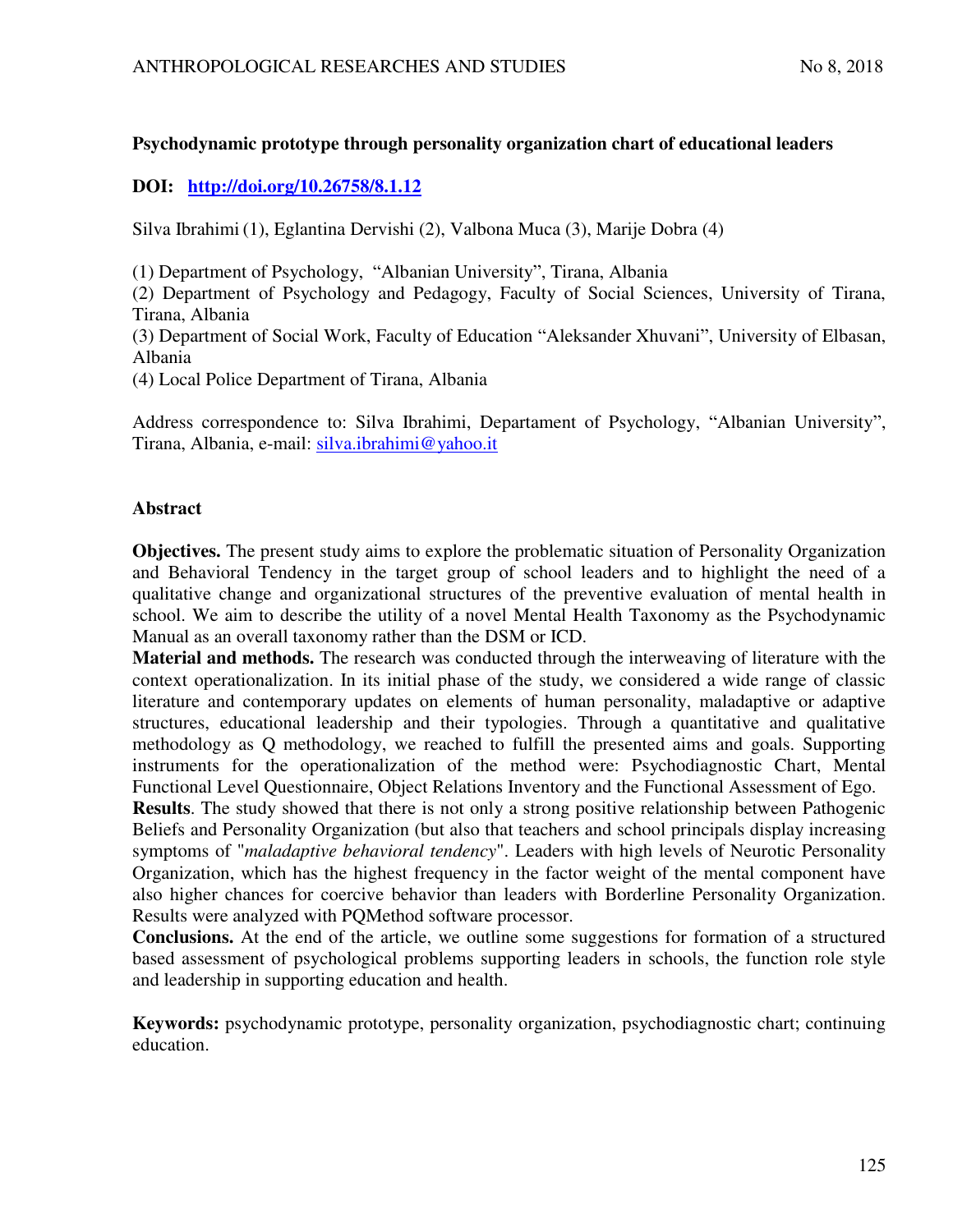#### **Introduction**

Psychoanalysis is probably one of the most important theories and methods of approaching, understanding and analyzing the development of emotional functions, motivation, and drives in the human psychology. Endeavors to define a normal and abnormal personality have not set a distinction between what is a tendency of a personality illness state and a clear mental illness. Approaching psychoanalysis to schools as a denotative of problems or conflict resolution, between self and others, was early defined in the literature.

Dynamic forces in the cases where a greater psychic engagement is required are more unconscious than conscious.

The advantage of evaluating a suitable personality level (healthy) of a/the leader is, of course, one of "the bells falling harder" in terms of a progressive adaptation of our transitional society to globalization and changing contexts.

For a scientific clinical screening and prevention of events when maladaptive behavior as violence, persecution and abuse cacturn in prevailing and on hard consequences for the future, it is important to have a clear view of the situation. It helps in this context the supporting evidence-based psychodynamic literature on "Objects Relations", "Personality Pattern and Organization" and "Personality Prototype". Researchers and clinicians from all over the world who contributed in collecting data for instrument validation and their impressions were very important in realizing a database for the newest version of the Psychodynamic Diagnostic Chart -2 (Gordon and Bornstein, 2015; Gordon and Bornstein, 2017). At the center of the concept of classical psychoanalysis in the organization of psyche is the existence of an energetic principle, id, in which is required an immediate dismissal of inner satisfaction and evolution of a well-structured ego. The ego, appropriately, has come as a result of contact between the energy of the id psyche and external realities (Freud, 1900, 1923, 1933).

It is very important for researchers to implement innovative methodologies in order to not reinforce positively the same opinion more than twice and to not affect subjects with controversary dichotomic statements (McKeown and Thomas, 1988).

Ego drives interact in a dynamic mode with each other and defense mechanisms as repression lay to defend infantile satisfaction that the drives unconsciously carry. Unconscious mental life is regulated automatically by the pleasure and desire of pain principle beyond the control of Ego and away from thoughts, beliefs or reality. Ego-repression in the unconscious terms could be adjusted by the assessment of danger and safety. This adjustment is not automatic but is carried out by the high mental functions (thoughts, anticipations, and judgments).

The powerful feelings of fear, anxiety or guilt are also displayed. The experiences from which a child acquires unconscious beliefs are in themselves traumatic.

Such experiences might be objectively unresponsive (the case of little Hans - Freud, 1909) and subjectively traumatic. In the late theory, psychopathology arises from unconscious beliefs to infantile traumatic experiences. Thus, the later adult represses libidinal impulses and then fixes them. Repression is regulated unconsciously by the criteria of safety and risk and the person decides if he could experience freely a component by the whole content of repressed cognitions and further adjust it bringing into conscience. The censor ego regulates the expression of impulses by the criteria of safety and danger and other pulsions manifested in dreams as the power of the dreamer is closed when he/she is sleeping. According to Freud's late papers, psychopathology derives by pathogenic beliefs and the castration anxiety in cathexis (Freud, 1914).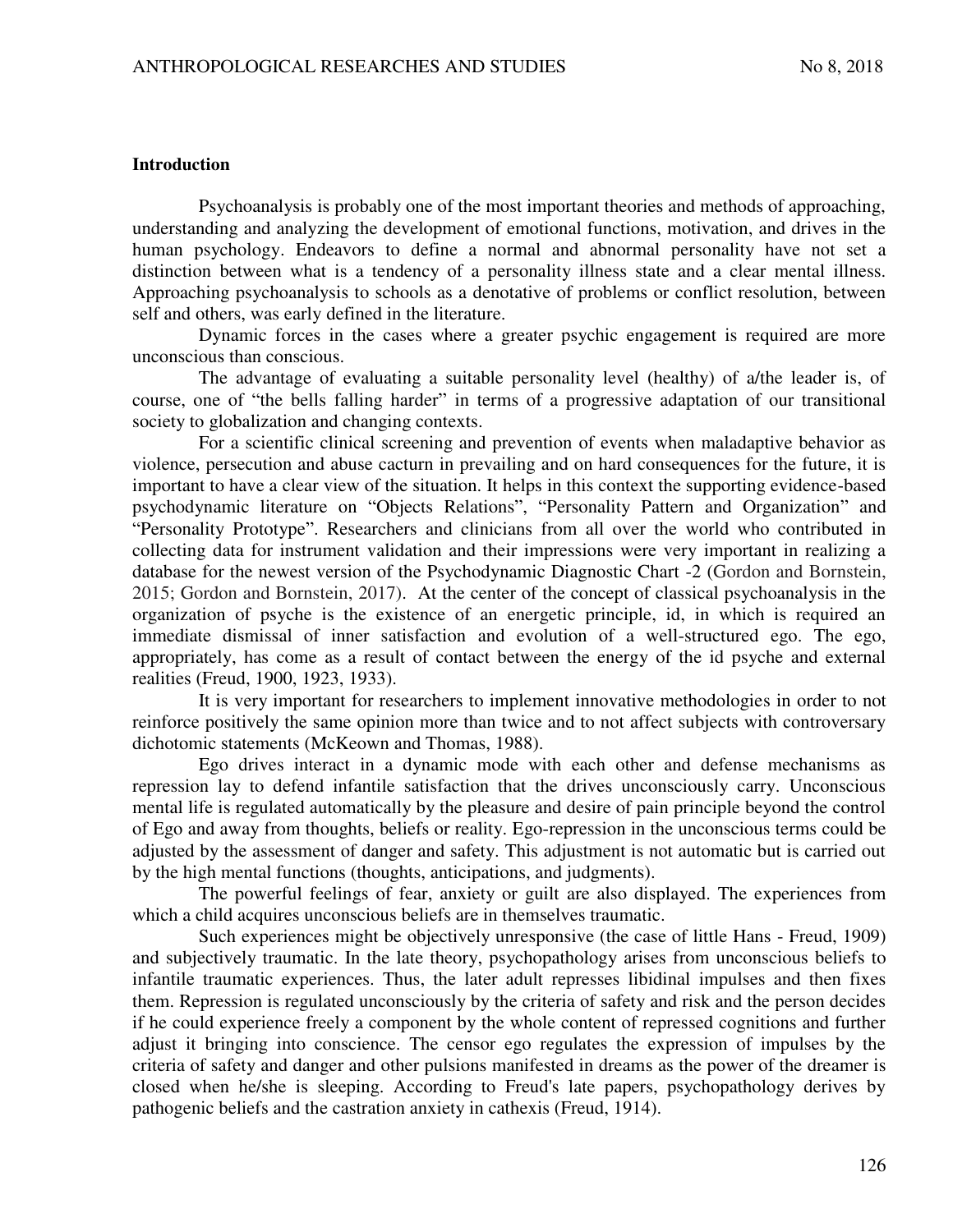The consequences of unconscious conflicts demand the analysis of the wholeness withn the three specific parts. In the theory of Object Relations, implications of the structural theory (dissolving unconscious conflicts among impulses and mechanisms of defense) have changed as unconscious conflicts are internalized into objects relations.

Such relations define the nature of defensive actions and impulses toward objects or other relations. Internalized object relationships are the foundation of the tripartite patterns as id, ego, and superego. In a deeper research for the development of the pattern of relations between the individual and others, the Kleinian fellows argued some other viewpoints concerning object-relations model (Klein, 2002)

The core unit was the self in relation to another - and the nature of the relationship between them. Human unit in the external world, involve essentially, relations with other. In the psychology of inner dynamics, self must be understood as always existing and according to relationships it has, remembers, wishes or creates. In the relational and structural model, the shape of self grows and changes from the experiences in their relations, whereas, the nature of the relations is developed and altered by the self.

The unit of self, other and relation turn into a model for the comprehension of shape in every subsystem within the self. Neuroses are seen as related to the poor resolution of the Oedipal Complex. Freud (1917-1957) argued that object relations are a mean of continuing to receive gratification by internalizing images of love after a loss. In the field of personality pattern and organization, defense mechanisms to distortion and the Overall Defense Function have an alternation in the depressive episodes, self-destructing symptoms, and the reversible suicide ideation.

The combination between idealization and disintegration of a given structure makes leader find new alternative models to avoid the threat. The invested energy directs toward the antilibidinal object, destruction in another time of this antilibidinal self by the internal pathogenic patterns.

If we recall the psychosocial phenomena of verbal, physical, emotional or psychological abuse reported in the media throughout this time, the school and community were often encountered students abuse. In a broader view, we could imply that the role of school as an instructive and organizational institution has changed with time either from the mental representation, which has been offered to students in these transition years, or by the internalization of the leader role. At this point the student manifest his or her antilibido in relation to the teacher; teacher attracts the antilibidinal energy and based on his/her personality patterns derives it to the director and then to community shaping a cyclic behavioral tendency.

If this behavioral tendency is placed for instance, in the parameters of a personality affected by stress or neurotic, the resultant will develop a leader personality with a neurotic level that under the influence even of a small stimulus will generate violence or dysphoric outburst.

It is important therefore to understand, monitor and prevent the maladaptive behavioral tendency since its beginning and to avoid an internalization that could forward ego at an earlier state of "trans". The creation of structures involves the separation of self and repression of that part which dissolves from the whole.

Repression is the key component in the endopsychic structure as it represents the mechanism of self -division. The experience integrated within self may be manifested in memory or in a gradual alternation of the wholeness self. Unless the experience is not integrated when it is so not well tolerated to come into awareness, it may be a subject or repression.

Seeking for a maladaptive behavioral trend is surely an endeavor but also crucial for prevention and intervention in the clinical context. The more predictable a behavior, the greater the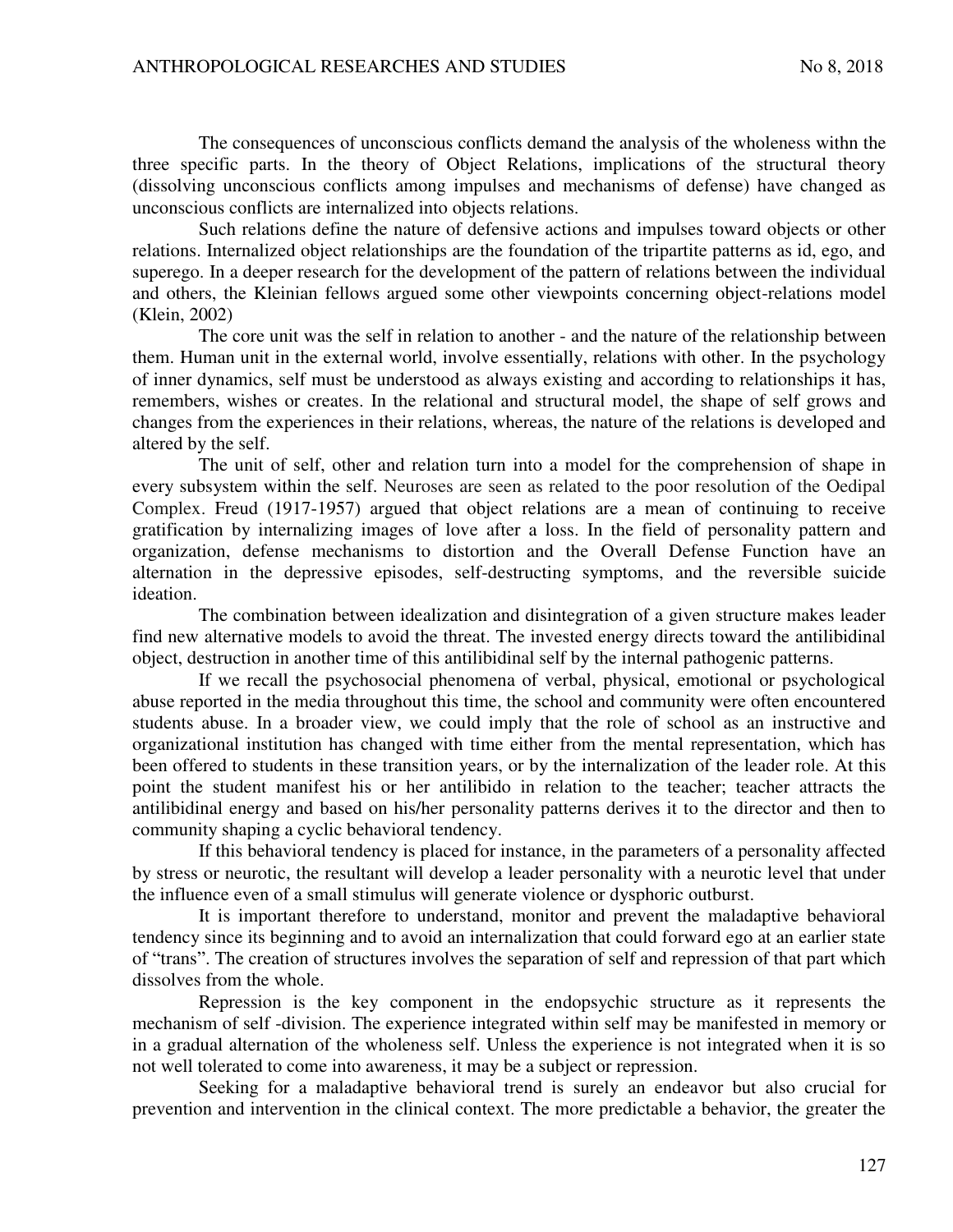prevention. Since the early writings of Freud, maladaptive behavior took a special attention as it is the prelude of "*all sins*"(Freud, 1930).

#### **Material and methods**

The method used in the present study aimed to reach a validation since the preliminary assessment of Q method and its suitability to the context with 100 participants. Q methodology was scientifically introduced in 1935 by the British psychiatrist and psychologist William Stephenson and is often associated with a quantitative analysis toward factorial analysis. What is referred today as a Q methodology was introduced for the first time in the Journal "Nature" by the physician and psychologist William Stephenson in 1935. Stephenson served at the time as the assistant of Charles Spearman, the inventor of factorial analysis. The term Q methodology to Brown is further explained in the article "Q Technique and Questionnaires". In recent days, Q methodology is widely used in social sciences, nursing and medical sciences, behavioral medicine and especially in psychology (Stainton Rogers et al., 1995).

For the first in Albania, as a mixed research methodology, Q-sort was used in the research study "Q-sort and Study Case Psychoanalysis" (Ibrahimi & Qirjako, 2011). In the present research, we were based on the empirical data revealed in the 2011 and the preliminary data collected in the pre-test conducted in Albania, in 2015 by Ibrahimi and Gordon. Our core research question focused on a definition of a trending behavior and personality organization level of School Leaders in Albania. Data of significance alpha ( $n = 100$ ;  $= .835$ ) revealed a strong correlation between the assessment of viewpoints for personality and leadership in Q method. Correlations between Pearson variables revealed a positive correlation among variables (teachers and directors) and statements related to the personality and leadership style (Q.2, Q.5, Q.24).

In the present study, we have designed a starting concourse of 100 statements in the preliminary phase that were reduced to 77 in the final phase of the test. As Q is focused on the correlation of responses of the individual, statements were designed for both categories of leaders "teachers" and "directors of educational institution" in a tot of 154 statements. Each test holds statements constructed to measure Personality Level, the Influence of School Environment and Community and Leadership Style of the individual according to their functions. Selection of the participants in the study was conducted according to the evidence for the geographic and school population distribution by the Institute of Developing Education with School Directories and the pedagogical staff. We cared that the aging, gender, demographic, education experience of the participants to be very different even within schools of the same city.

Collected data were initially added to the dataset of Q divided for each unit. Further, through Q software, there were designed the orthogonal variables and matrices among subjects.

Records of statements constructs were gathered by the literature review of "Object Relations" and "Personality Level", research and scientific articles on the practices of teaching and learning, resource data from chronicles related to school leadership and records widely reported in media for school situation and teachers in the Albanian context.

#### **Results**

In both extremities of distribution, there was a position of statements from the most characteristic (on the right) to the least characteristic (to the left). The data gathered on stability and significance in test helped us in designing the final test Q in two versions, for teachers and school directors with a definitive number of statements 77. In the present study (preliminary phase)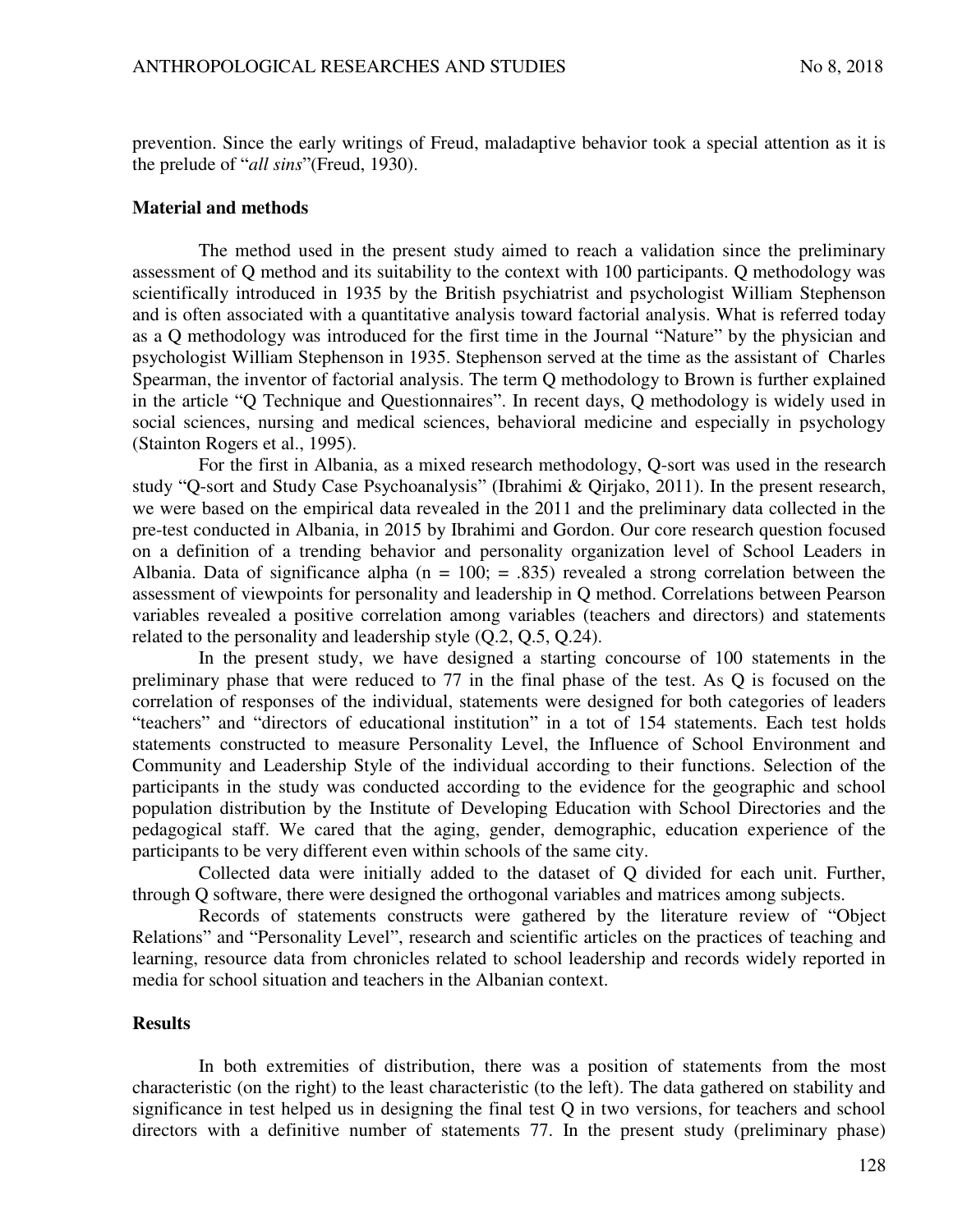participants chose statements in a distribution of 3,5,8,12,16,18,16,12,8,5,3 .As the subject had compiled the Q-sort, we recorded the number of ranked statements in a matrix.

Data of significance alpha ( $n = 50$ ;  $= .835$ ) revealed a strong correlation between the assessment of viewpoints for personality and leadership in Q method. Correlations between Pearson variables revealed a positive correlation among variables (teachers and directors) and statements related to the personality and leadership style (Q.2, Q.5, Q.24). Factorial analysis for all 50 subjects reported the creation of 17 factors from which 4 were considered stable on a level of 0.75 - 0.85.These factors were considered significant and were reported for the further pyramidal distribution Q.

Sample selection in Q is not contained to random but some defined criteria as it is linked to the aim and statements introduced in Q (McKeown and Thomas, 1988, pp.37). Significant data were revealed by the comparison of P-model, which represents the Personality Pattern and Disorders of each participant in a study. Every single individual in the P-pattern holds a personal experience or view related to the matrix of Q-sort combination (Brown, 1980).

Participants in the study, who were first contacted in the preliminary phase in March 2014, were introduced with the possibility to participate in the full testing in 2015.

We could detect various types of personality organization, maladaptive behavioral tendency, emotional-behavioral reactions, relatedeness to other, the level of affect and attachment for every personality prototype.

According to the PQMethod, statements related to the element of "Maladaptive Behavior" have obviously a prevailing place over other statements as they carry the greatest weight in the aim of the present study. Descriptive data revealed an altered medium in our cities. Thus, for instance, in Shkoder the highest rank (z-score) is achieved in the statement no.67 of the Q-test "*When others gaze me, I flush and think*..."with a scoring of 1,819.

Weighting variable matrices and ranking of rotated factors were conducted for each respondent. A relatively small portion of respondents (14 %) expressed a neutral attitude in characterizing behavior (assessed 0) whereas the majority of them referred significant differences in behavioral trend. From testing the reliability of participants, validation for the Overall Personality Organization scale was .92 ( $p \le 0.001$ ); for the Overall Severity and Personality Disorder was .89 (p <. 001); for the 9 capacities of Mental Functioning ranges from .77 to .89 (p < .001); and for Severity of Symptoms was .87 ( $p \le 0.001$ ). All the PDC constructs revealed strong correlations with MMPI-2 scores (Gordon and Stoffey, 2016). The MMPI-2 scales for Schizophrenia (Sc), Hysteria (Hy) and Ego Strength (Es) revealed a good validity for categorical components of the levels of Psychotic, Borderline and Neurotic Personality Organization.

These categorical components were collected by dividing in 10 points the scale of Personality Organization: psychotic (ratings 1-3, no.  $= 13$ ), borderline (ratings 4-6, no.  $= 52$ ) and neurotic (ratings 7-10, no. = 33.For the psychotic level scale, authors predicted a significantly higher mean than both Hy and Es scales. From the pairwise comparison data was revealed that Sc is significantly higher than Es ( $M = 85.77$ ,  $SD = 19.55$  vs. 34.31,  $SD = 6.78$ ,  $p = .001$ ) and slightly higher than Hy (M =  $85.77$ , SD = 19.55 vs. 72.69, SD = 18.46, p = .017).

For the borderline level scale, authors predicted that the means of the scales Sc and Hy should not be significantly different but both should be significantly higher than the mean of Es. Sc and Hy are not very different but Sc is much higher than Es  $(M = 62.21, SD = 12.31, vs. 43.58,$  $SD = 10.25$ ,  $p = .001$ ) and Hy is much higher than Es (64.21,  $SD = 12.31$  vs. 43.58,  $SD = 10.25$ ,  $p =$ .001). For the neurotic level scale, it was predicted that the scales Es, Sc and Hy had an average distribution and that Ego Strength was oriented to the normal distribution.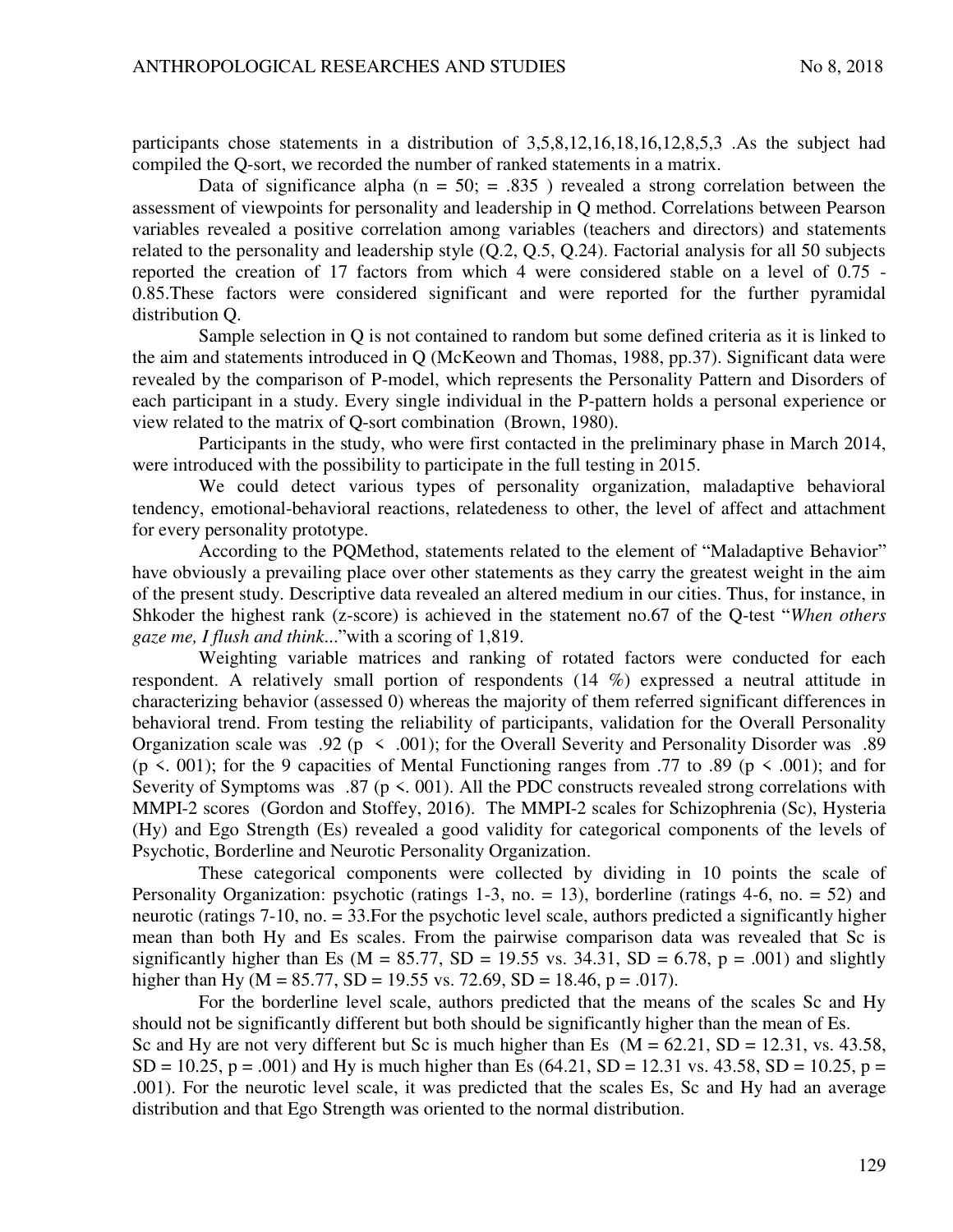We can define in this line the strength of Ego functioning in terms of a tendency of Personality towards illness. If, for example, a leader with a Depressive Personality would live in an isolated social environment for a certain time, he/she is more likely to develop the complete range of symptoms of Major Depression.

| <b>Components</b>        | r      | $\boldsymbol{M}$ | <b>SD</b> |
|--------------------------|--------|------------------|-----------|
| Identity                 | $.84*$ | .5.50            | .1.68     |
| <b>Object Relations</b>  | $.83*$ | .4,85            | .1,75     |
| <b>Affect Tolerance</b>  | $.85*$ | .5.40            | .1.59     |
| <b>Affect Regulation</b> | $.86*$ | .4.91            | .1.63     |
| Superego Integration     | $.80*$ | .6.22            | .2.00     |
| <b>Reality Testing</b>   | $.90*$ | .6.84            | .1.93     |
| Ego Resilience           | $.69*$ | .5.83            | .1.87     |
| <b>Overall Scale</b>     | $.92*$ | .5.50            | .1.68     |

\* p < .001 Source: Gordon and Stoffey, 2014.

As we could reveal by the data displayed on literature, we developed a deep research in the Albanian context. It is very important for further studies, to research into differences of the behavioral "restrained" and "direct" trend between the participants from south-east city of Korca and those from north of Shkodra, which also present significant difference in choosing their ideal leadership form. The combination of correlations and overlapping of z-scores for all three categories gave us important indexes over the characteristics of ideal leadership and the prevalence of leadership in Albanian school leaders institutions.

### **Discussions**

The main aim of this study was to explore the problematic situation of Personality Organization and behavior tendency of Educational Institutions through their leadership style. In the goals of the study was involved either the role of internal and external factors in a healthy behavior Prototype. We have developed a voluminous research in the metanalytical, empirical and situational spectrum and were defined the variables which would be employed in the profound analysis of the present study.

*The core variables of the study were as follow:*

- a. Pathogenic beliefs
- b. Relationship with self and the Significant Other
- c. Leader behavior in the classroom
- d. Leader behavior in the community
- e. The impact of the environment on the school leader.

Relating to the main concern of the present article, of this study relating the trending behavior of the educational leaders in Albania, we were based on the first "*drive*" of Personality organization in the Psychodynamic Manual. The unit for measuring " *Maladaptive Behavior*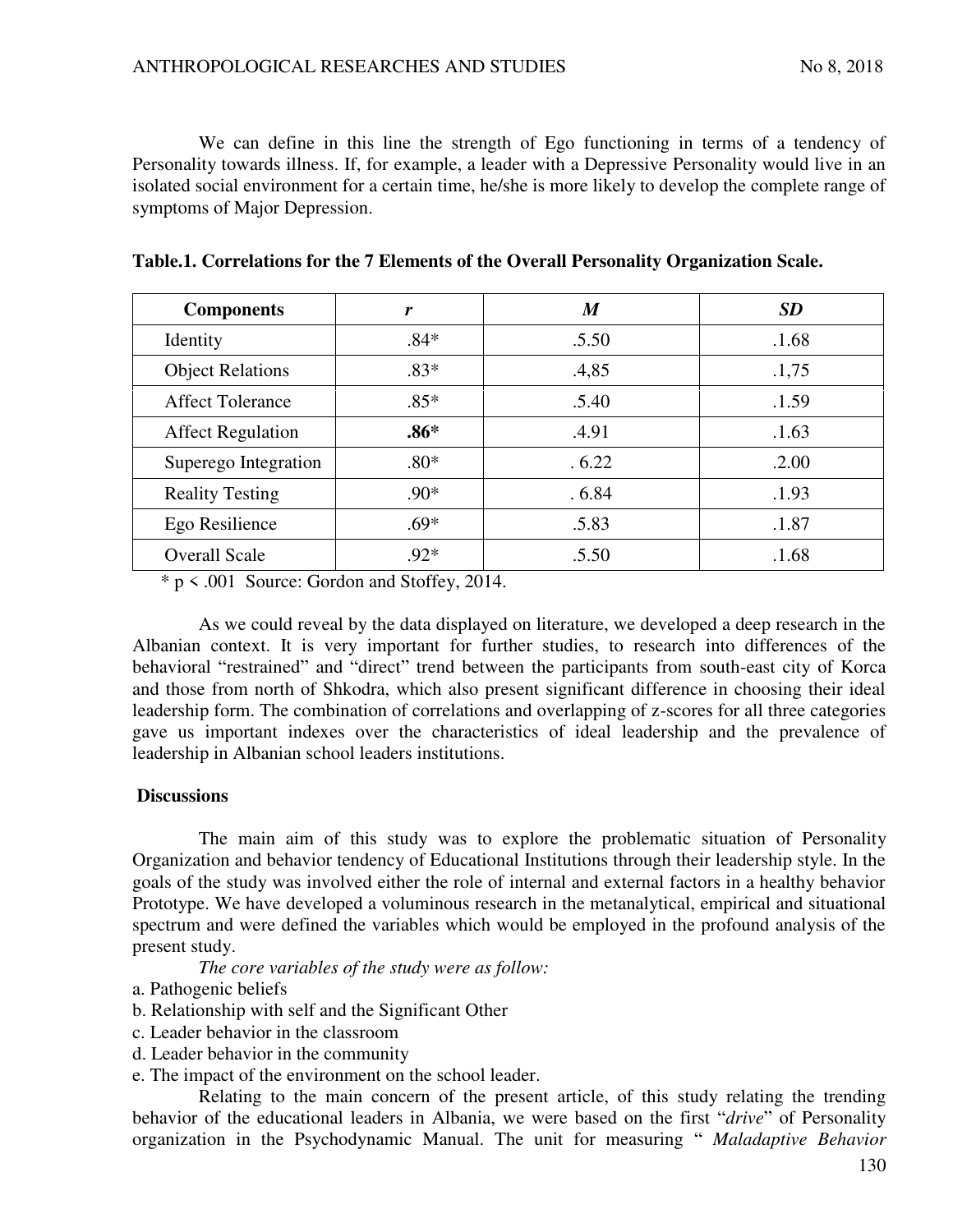*Tendency* "included the following statements: 1, 3, 16, 21, 22, 23, 28, 43, 45, 49, 52, 54, 60, 64, 76 and 77 of the test. Statements related to this element have had obviously a prevailing place over other statements as they carried the greatest weight in the aim of the present study.

Descriptive data revealed an altered medium in our cities. Thus, for instance, in Shkoder, that is located on the North-side of the country, the highest rank (z-score) is achieved in the statement no.67 "*When others gaze me, I flush and think*..." with a scoring of 1,819, while in Vlora, which is located in the South, at the test for directors of educational institutions, the highest rank is the statement no.35 "*I long to expect changes*" with a score of 1,44.

Likewise, the lowest rank in Shkoder results in the statement no.21 "*I am an anti conformist"* with a score of 0,3 whilst in Vlore, the statement no.6 with a score of 0,04. There is also a similarity in the assessment ranking between Tirana, as the capital city, and Elbasan, a centeredlocated city. A relatively small portion of respondents (14 %) expressed a neutral attitude in characterizing behavior (assessed 0) whereas the majority of them referred significant differences in behavioral trend.

Longitudinal researches of Tanabaum and Schmidt (1958) revealed that the dependence of leader from the dependent lead to disorganization whereas the freedom of participation for the dependent lead to diffusion of role and breaking boundaries. It is very important for further studies, to research into differences of the behavioral "restrained" and "direct" trend between the south-east city of Korca and the north of Shkodra which also present a significant difference in choosing their ideal leadership form.

It is also suggested for authors that either directors or school teachers to develop collegial relations with a vertical decision making, thus, collecting the opinion of all on the decision of one (1958). *All is naturally more than the sum of each of its parts*!!

#### **Conclusions**

Research for a Prototypical Identity is of great importance in understanding depthy and prevent difficulties later in life. Finding an identity that could establish a consistent development in prototype represents a long and hard journey for the clinical science. Every category of population is affected at different degrees by stressing events and the psychological and social consequences it provides. The relation with the other object-subject is equally important in defining one's psychological outlook.

Educational leaders are probably the part of the public in Albania least studied in the context of mental health and improvement of psychopathologic parameters for raising efficiency and efficacy not only for the individual but also for the entire society. Their perceptions of personality, behavioral trend and leadership style, are significant for a comprehension of these parameters but also to outline some points from which to develop a strategic middle or long-term plan.

The present study highlight some significant views for the educational system in Albania: 1.School teachers and directors show an increased rate of symptoms for "the maladaptive behavioral tendency" for the conditionality of inner and outer factors.

2.There is a strong relation between pathogenic beliefs of school Leaders and maladaptive behavior as a result of it.

3.It prevails a strong positive correlation between the element of personality and maladaptive behavioral tendency.

Results reveal that a leader with a high level of Neurotic PO, have higher chances for a violent tendency behavior than another with a borderline PO. Thus, individuals with high levels of Neurotic PO should be put in the first line of psychological based intervention.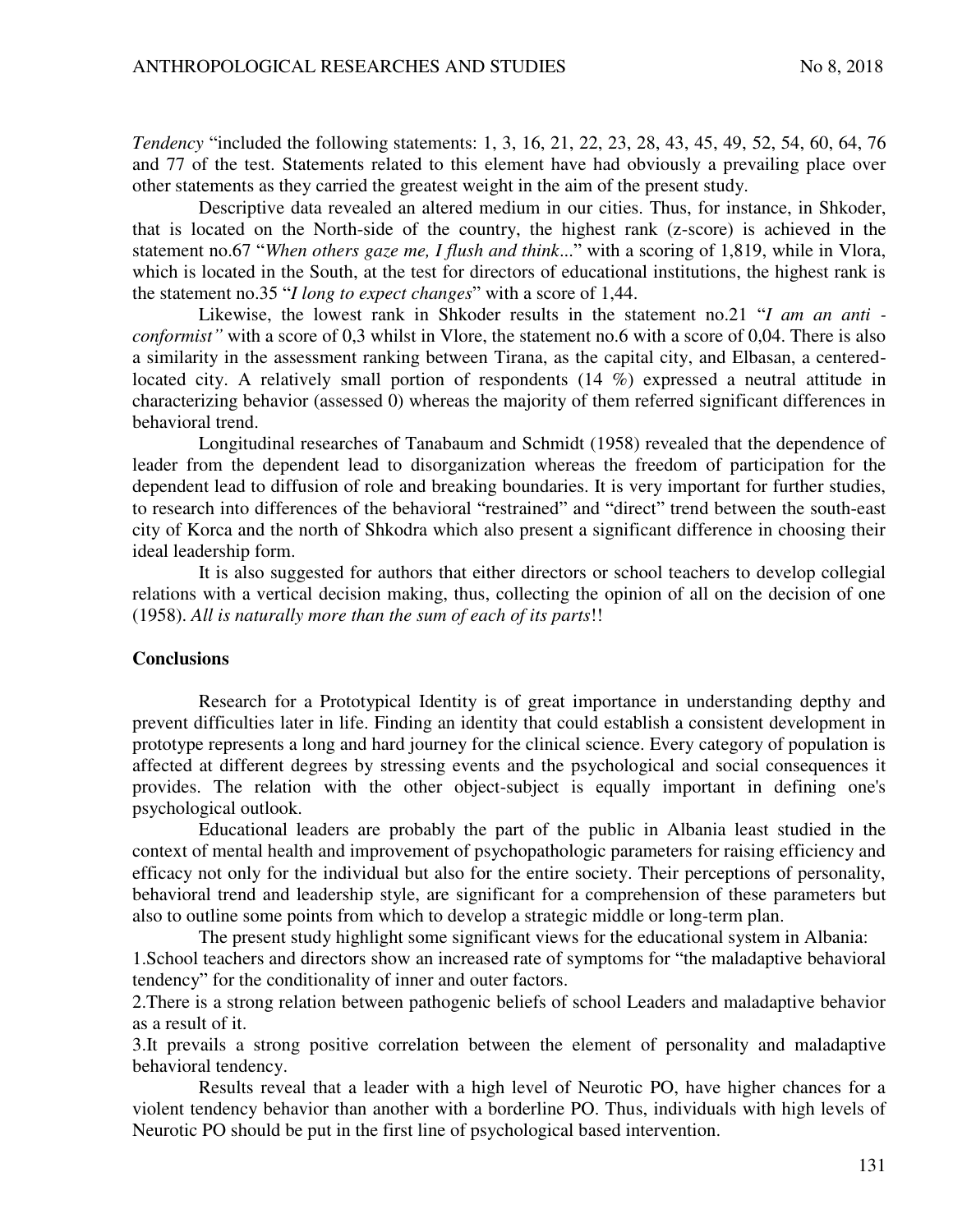Relationship with the significant other, internal mental functioning (M), symptomatic patterns PO(P) and subjective experience toward these relations(S) are the most powerful predictors of prototype organization and maladaptive behavior.

Research of Fisherbein and Ajzen on the perceptions and concepts (1975) revealed that attitudes and behaviors might change through education.

The results of the present study will help the involved parties, educational system and society to develop a framework for monitoring and implementing them in order to prevent or intervene in the risky or deviant potential situations.

As fore, conducting an ad-hoc working group for translating and adapting the psychodynamic clinical instruments in Albanian language, Implementing a Q methodology in several areas of science and research, studying other affecting variables in the development of Prototype, healthy Personality and Psychological Welfare in society and developing a profound research regarding Personality Organization and Patterns in other areas of Clinical Psychology are the fundamental lines for a structuring and prospective progress in the society.

### **Acknowledgments:**

For the realization of the present study "*The Psychodynamic Prototype of Leadership Styles through the Personality Organization Chart -a neo prospects of Q-sort* " there have been engaged and have provided their precious contribution many people, researchers, respondents, Ministry of Education and Sports of Albania, Educational Directorates and School Directories of all participating cities and fellows in this present work.

# **Bibliography**

- 1. Balint, M., 1936. The final goal of psychoanalytic treatment. *International Journal of Psychoanalysis*, 17, pp.206-216.
- 2. Balint, M., 1968. *The Basic Fault: Therapeutic Aspects of Regression*. London: Tavistock.
- 3. Blatt, S. J., Auerbach, J. S. and Levy, K. N., 1997. Mental representations in personality development, psychopathology and the therapeutic process. *Review of General Psychology*, 1(4), pp.351-374.
- 4. Blatt, S. J., Stayner, D., Auerbach, J. S. and Behrends, R. S., 1996. Change in object and selfrepresentations in long-term, intensive, inpatient treatment of seriously disturbed adolescents and young adults*. Psychiatry*, 59, pp.82-107. https://doi.org/10.1080/00332747.1996.11024752.
- 5. Block, J., 1961. *The Q- Sort Method in Personality Assessment and Psychiatric Research*. Springfield Illinois USA: Charles C. Thomas Publisher.
- 6. Brown, S.R., 2002. Q Technique and Questionnaires. *Operant Subjectivity*, 25(2), pp.117-126.
- 7. Brown, S.R., 1980. *Political subjectivity: Applications of Q methodology in political science*. New Haven: Yale University Press.
- 8. Fairbairn, W.R.D., 1952. *Psychoanalytic studies of the personality.* Oxford, England: Routledge & Kegan Paul.
- 9. Fairbairn,W.R.D., 2011. Steps in the Development of an Object-Relation Theory of Personality. *British Journal of Medical Psychology*, 22(1-2), pp.26-31. [https://doi.org/10.1111/j.2044-](https://doi.org/10.1111/j.2044-8341.1949.tb02880.x) [8341.1949.tb02880.x](https://doi.org/10.1111/j.2044-8341.1949.tb02880.x)
- 10. Fishbein, M. and Ajzen, I., 1975. *Belief, attitude, intention and behavior: An introduction to theory and research.* Reading, MA: Addison-Wesley.